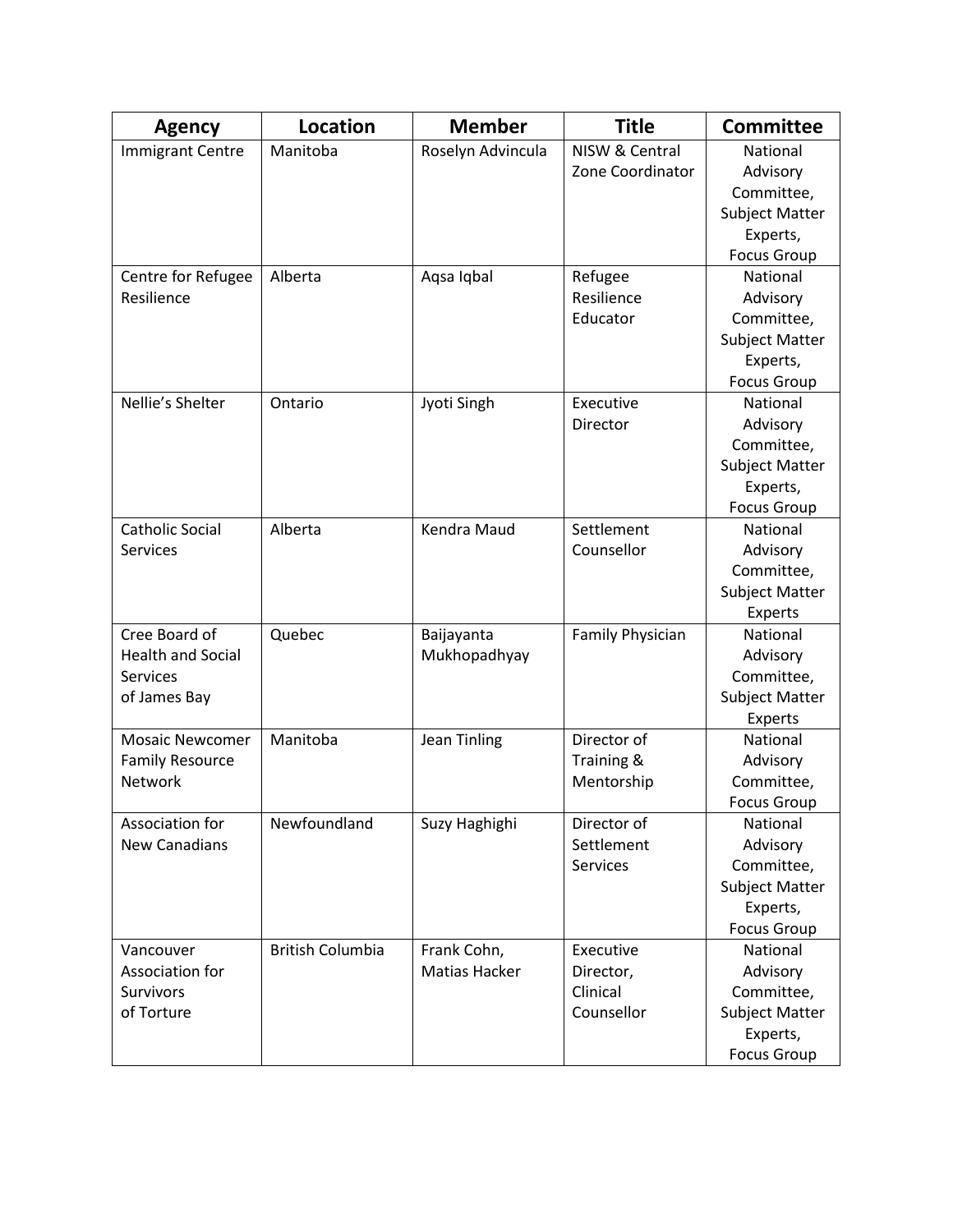| Immigrant                 | <b>British Columbia</b> | Mohsen Eslami           | <b>Settlement Crisis</b> | National              |
|---------------------------|-------------------------|-------------------------|--------------------------|-----------------------|
| Services Society of       |                         |                         | Support                  | Advisory              |
| <b>BC</b>                 |                         |                         | Worker                   | Committee             |
| (ISSofBC)                 |                         |                         |                          |                       |
| Halifax Refugee           | Nova Scotia             | <b>Gillian Smith</b>    | Settlement               | National              |
| Clinic                    |                         |                         | Coordinator              | Advisory              |
|                           |                         |                         |                          | Committee,            |
|                           |                         |                         |                          | <b>Subject Matter</b> |
|                           |                         |                         |                          | Experts,              |
|                           |                         |                         |                          | <b>Focus Group</b>    |
| <b>ARAISA: Atlantic</b>   | Nova Scotia             | Solange                 | Member                   | National              |
| <b>Region Association</b> |                         | Mudahogora              | Outreach &               | Advisory              |
| of                        |                         |                         | Event                    | Committee             |
| <b>Immigrant Serving</b>  |                         |                         | Coordinator              |                       |
| Agencies                  |                         |                         |                          |                       |
| <b>Yukon Cares</b>        | Yukon                   | <b>Heather Campbell</b> | <b>Board Member</b>      | National              |
| Society                   |                         |                         |                          | Advisory              |
|                           |                         |                         |                          | Committee             |
| Crossroads                | Ontario                 | <b>Ellen Tang</b>       | Social Worker            | National              |
| Refugee Clinic            |                         |                         |                          | Advisory              |
|                           |                         |                         |                          | Committee,            |
|                           |                         |                         |                          | <b>Subject Matter</b> |
|                           |                         |                         |                          | Experts,              |
|                           |                         |                         |                          | <b>Focus Group</b>    |
| RIVO-Resilience           | Quebec                  | Jacques Bertrand,       | Director,                | National              |
|                           |                         | Myriam Vargas de        | Psychologist,            | Advisory              |
|                           |                         | Luna, John              | Manager                  | Committee,            |
|                           |                         | Docherty                |                          | <b>Subject Matter</b> |
|                           |                         |                         |                          | Experts,              |
|                           |                         |                         |                          | <b>Focus Group</b>    |
| <b>COSTI Immigrant</b>    | Ontario                 | Vince Pietropaolo       | <b>General Manager</b>   | National              |
| Services                  |                         |                         | Family & Mental          | Advisory              |
|                           |                         |                         | <b>Health Services</b>   | Committee             |
| Saint John's              | <b>New Brunswick</b>    | Mohamed Bagha           | Managing                 | National              |
| Newcomers                 |                         |                         | Director                 | Advisory              |
| Centre                    |                         |                         |                          | Committee             |
| <b>Global Gathering</b>   | Saskatchewan            | Deborah Campbell        | Community                | National              |
| Place                     |                         |                         | Outreach                 | Advisory              |
|                           |                         |                         | Coordinator              | Committee,            |
|                           |                         |                         |                          | <b>Focus Group</b>    |
| Saskatchewan              | Saskatchewan            | Maryam Karimi           | <b>SWIS Coordinator</b>  | National              |
| Association of            |                         |                         |                          | Advisory              |
| Immigrant                 |                         |                         |                          | Committee,            |
| Settlement and            |                         |                         |                          | <b>Subject Matter</b> |
| Integration               |                         |                         |                          | Experts,              |
| Agencies                  |                         |                         |                          | <b>Focus Group</b>    |
| (SAISIA)                  |                         |                         |                          |                       |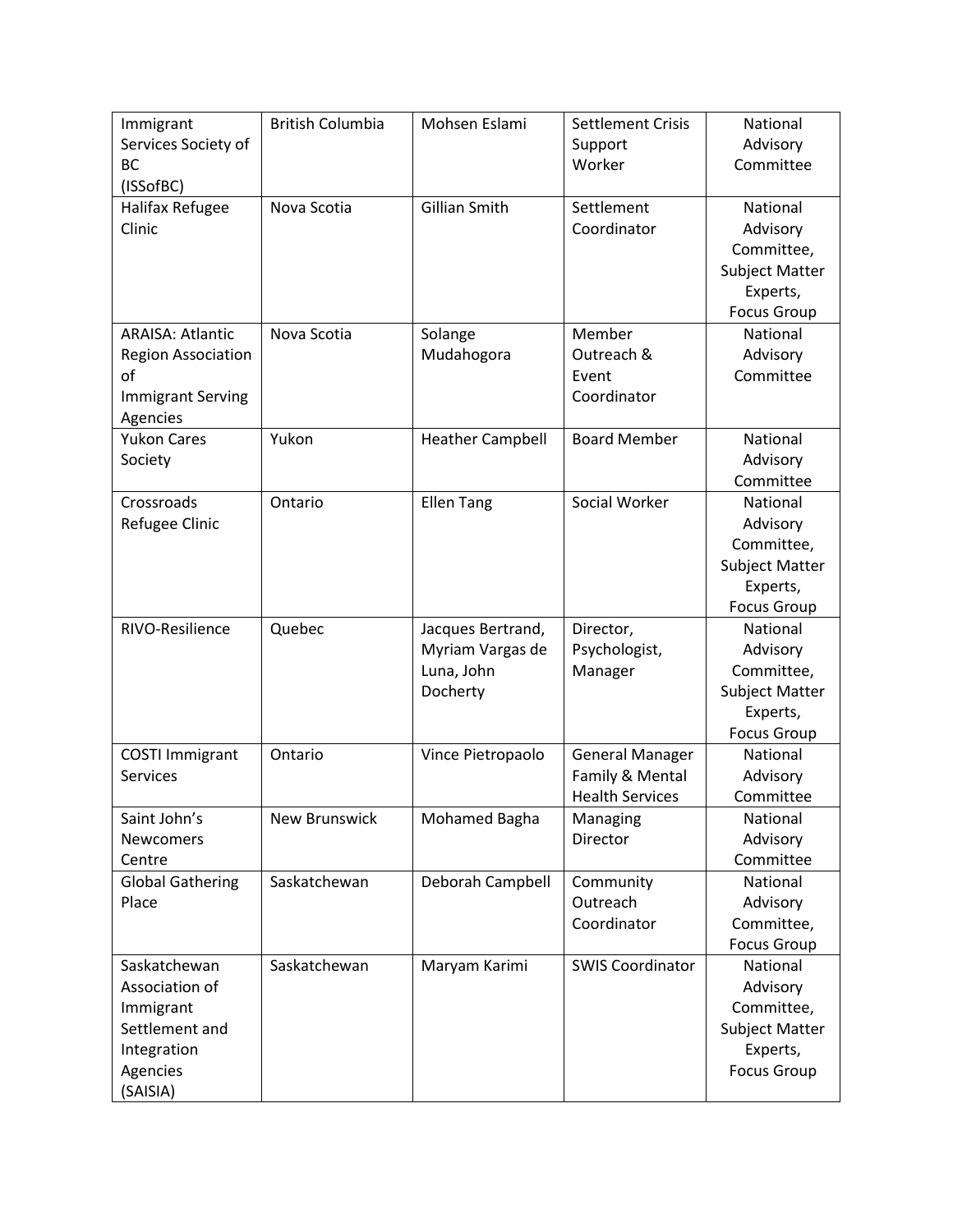| University of            | Ontario                 | Dr. Afarin Hosseini | Psychiatry               | <b>Subject Matter</b> |
|--------------------------|-------------------------|---------------------|--------------------------|-----------------------|
| Toronto                  |                         |                     | (Psychotherapy,          | Experts               |
|                          |                         |                     | Humanities, and          |                       |
|                          |                         |                     | Psychosocial             |                       |
|                          |                         |                     | Interventions)           |                       |
| C.A.R.E                  | Alberta                 | Helen Dunbar        | <b>Family Educator</b>   | <b>Subject Matter</b> |
|                          |                         |                     |                          | Experts,              |
|                          |                         |                     |                          | <b>Focus Group</b>    |
| Accueil et               | Quebec                  | Julien Munganga     | Intervent                | Subject Matter        |
| integration BSL          |                         |                     | communautaire            | Experts,              |
|                          |                         |                     | interculturel            | <b>Focus Group</b>    |
| <b>REACH Community</b>   | <b>British Columbia</b> | Daisy Kler          | Manager,                 | <b>Subject Matter</b> |
| <b>Health Centre</b>     |                         |                     | Multicultural            | Experts               |
|                          |                         |                     | <b>Family Centre</b>     |                       |
| <b>ACAT</b>              | Quebec                  | Nancy Labonte       | Coordinator              | <b>Subject Matter</b> |
|                          |                         |                     |                          | Experts,              |
|                          |                         |                     |                          | <b>Focus Group</b>    |
| Islamic Family &         | Alberta                 | Lubna Zaeem         | Registered               | <b>Subject Matter</b> |
| <b>Social Services</b>   |                         |                     | Psychologist and         | Experts               |
| Association              |                         |                     | <b>Clinical Director</b> |                       |
| Multicultural            | <b>New Brunswick</b>    | Wael Ghanem,        | RAP Worker,,             | Subject Matter        |
| Association of           |                         | Therese             | Project                  | Experts,              |
| Fredericton              |                         | Rutishereka,        | Coordinator              | <b>Focus Group</b>    |
|                          |                         | Ljiljana Kalaba     |                          |                       |
| People of the            | Newfoundland            | Niketa "Nikki"      | Executive                | <b>Subject Matter</b> |
| Dawn Indigenous          |                         | Corrina Laney       | Assistant &              | Experts               |
| Friendship               |                         |                     | Project Lead with        |                       |
| Centre/Pathfinder        |                         |                     | the Pathfinder           |                       |
| Immigration              |                         |                     | Immigration              |                       |
| Project                  |                         |                     | Project                  |                       |
| Punjabi                  | Alberta                 | Herman Batth        | <b>Clinical Lead</b>     | <b>Focus Group</b>    |
| <b>Community Health</b>  |                         |                     | (Programs)-              |                       |
| Services Calgary         |                         |                     | Provisional              |                       |
|                          |                         |                     | Psychologist             |                       |
| PRAIDA                   | Quebec                  | Leila Nunes         | <b>Vice President</b>    | <b>Focus Group</b>    |
|                          |                         | Scandiuzzi          |                          |                       |
| Islamic Family and       | Alberta                 | Naheed Amjad-       | Program Lead             | <b>Focus Group</b>    |
| <b>Social Services</b>   |                         | Minhas              |                          |                       |
| Association              |                         |                     |                          |                       |
| <b>CREDIL</b>            | Quebec                  | Sylvain Thibault    | Program Lead             | <b>Focus Group</b>    |
| <b>Hospitality House</b> | Manitoba                | Elodie Furaha       | Resettlement             | <b>Focus Group</b>    |
| <b>Refugee Ministry</b>  |                         |                     | Coordinator              |                       |
| LAC-ALC                  | Quebec                  | Persavarance        | Executive                | <b>Focus Group</b>    |
|                          |                         | Mayer, Jean Paul    | Director, Director       |                       |
|                          |                         | Bernard Engolo II,  |                          |                       |
|                          |                         | Herve Ngamby        |                          |                       |
| <b>Together Project</b>  | Ontario                 | Andrew Lusztyk      | Program Lead             | <b>Focus Group</b>    |